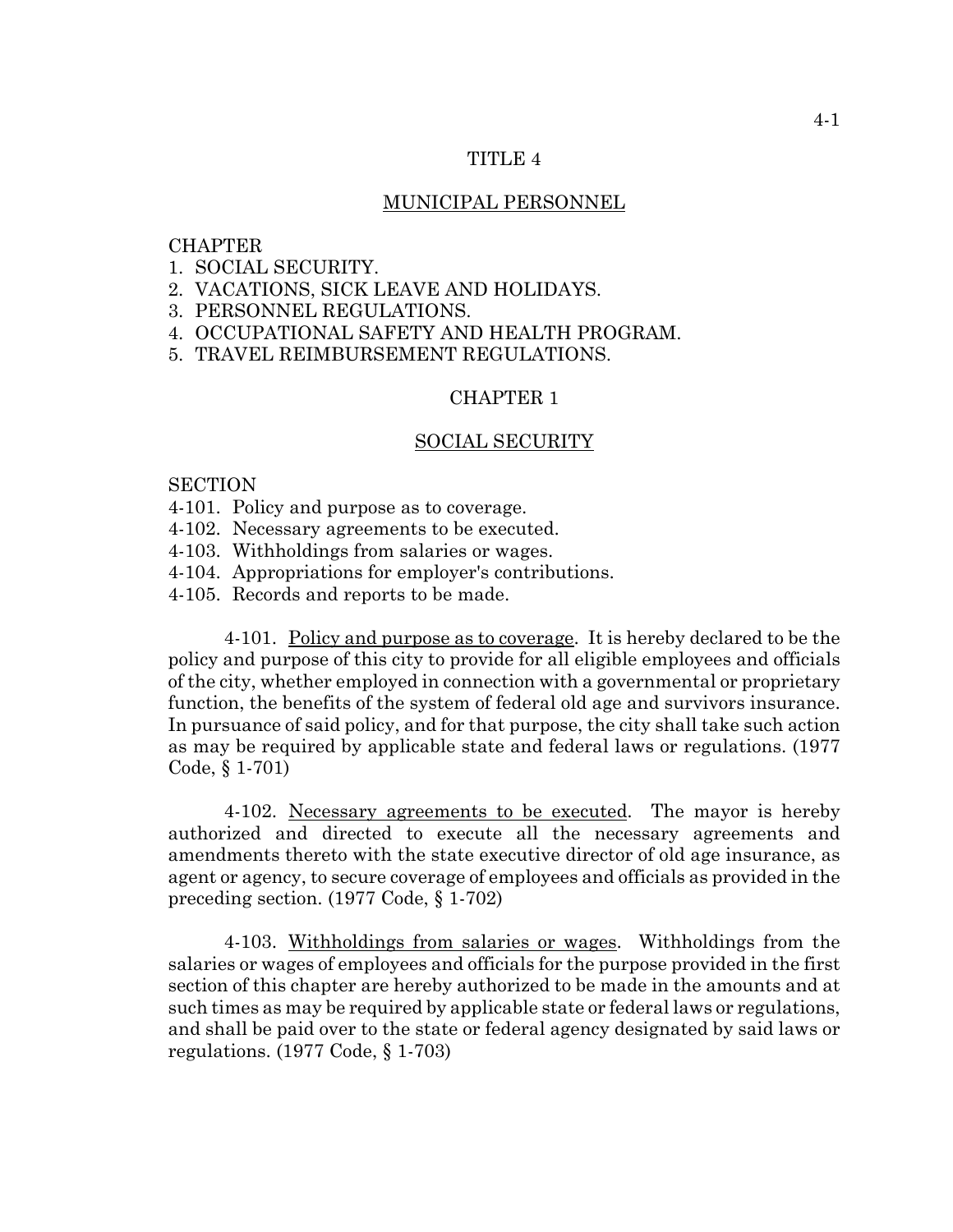4-104. Appropriations for employer's contributions. There shall be appropriated from available funds such amounts at such times as may be required by applicable state or federal laws or regulations for employer's contributions, and the same shall be paid over to the state or federal agency designated by said laws or regulations. (1977 Code, § 1-704)

4-105. Records and reports to be made. The recorder shall keep such records and make such reports as may be required by applicable state and federal laws or regulations. (1977 Code, § 1-705)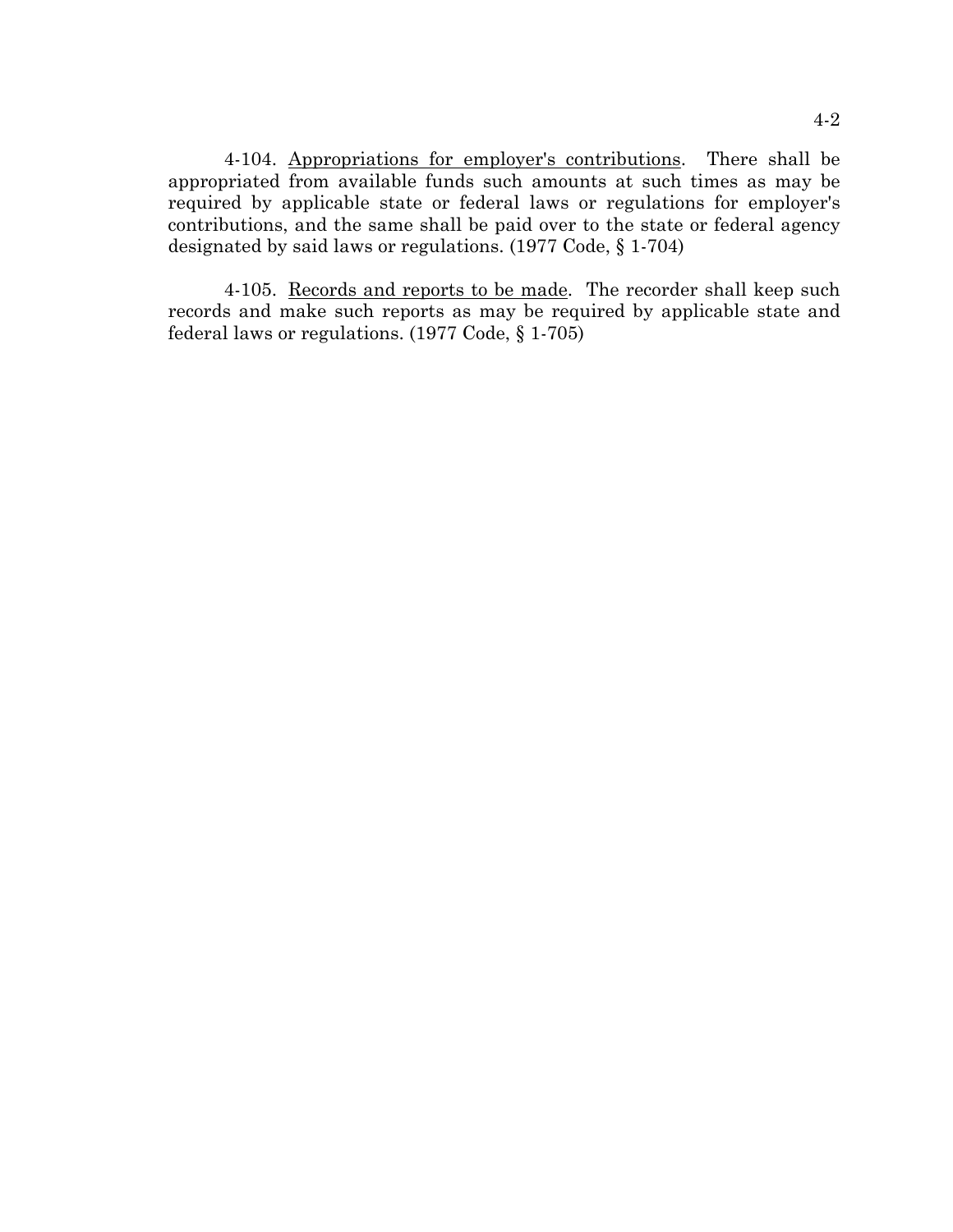# VACATIONS, SICK LEAVE AND HOLIDAYS

#### **SECTION**

4-201. Applicability of chapter.

4-202. Paid time off.

4-203. Leave records.

4-204. Holidays.

4-201. Applicability of chapter. This chapter shall apply to all full-time city officers and employees except those operating under the jurisdiction of a school, utility, or other separate board or commission. A full time officer or employee is one who works a minimum of 1800 hours per year for the city. (1977 Code, § 1-801)

4-202. Paid time off. (1) Paid time off (P.T.O.) may be used for absences for which the employee is to be paid. It is used for illness, personal time, holidays, vacations, etc.

(2) P.T.O. starts accruing when an employee has been hired full time. P.T.O. stops accruing upon the day of termination.

(3) Accrued paid time off accrues against actual time worked or leave time if comp time is used for leave and is based on the following schedule:

| 8%  | $0-1$ Year    |
|-----|---------------|
| 10% | $2-10$ Years  |
| 12% | $11-15$ Years |
| 14% | $16+$         |

(4) The philosophy of a paid time off program is to give an employee a break from his work so the he can return to his work in a refreshed condition. It is expected that the employee will take all 8 holidays and at least 5 days of vacation time each year.

(5) Part-time and temporary employees are not eligible for P.T.O.

(6) P.T.O. will not be accrued on overtime, therefore, P.T.O. time base for accrual will not exceed 80 hours in any given pay period.

(7) If there is no accrued P.T.O. the employee may not be paid for absences.

(8) Fractions of a day off will be allowed if the time has been requested and properly scheduled.

(9) A resigning employee must give two weeks notice and work out this notice before he/she can receive accrued P.T.O. No P.T.O. may be taken during this two-week notice.

(10) Upon forced termination or death of employee, the employee or beneficiaries will be paid any balance of P.T.O. he/she may have accrued.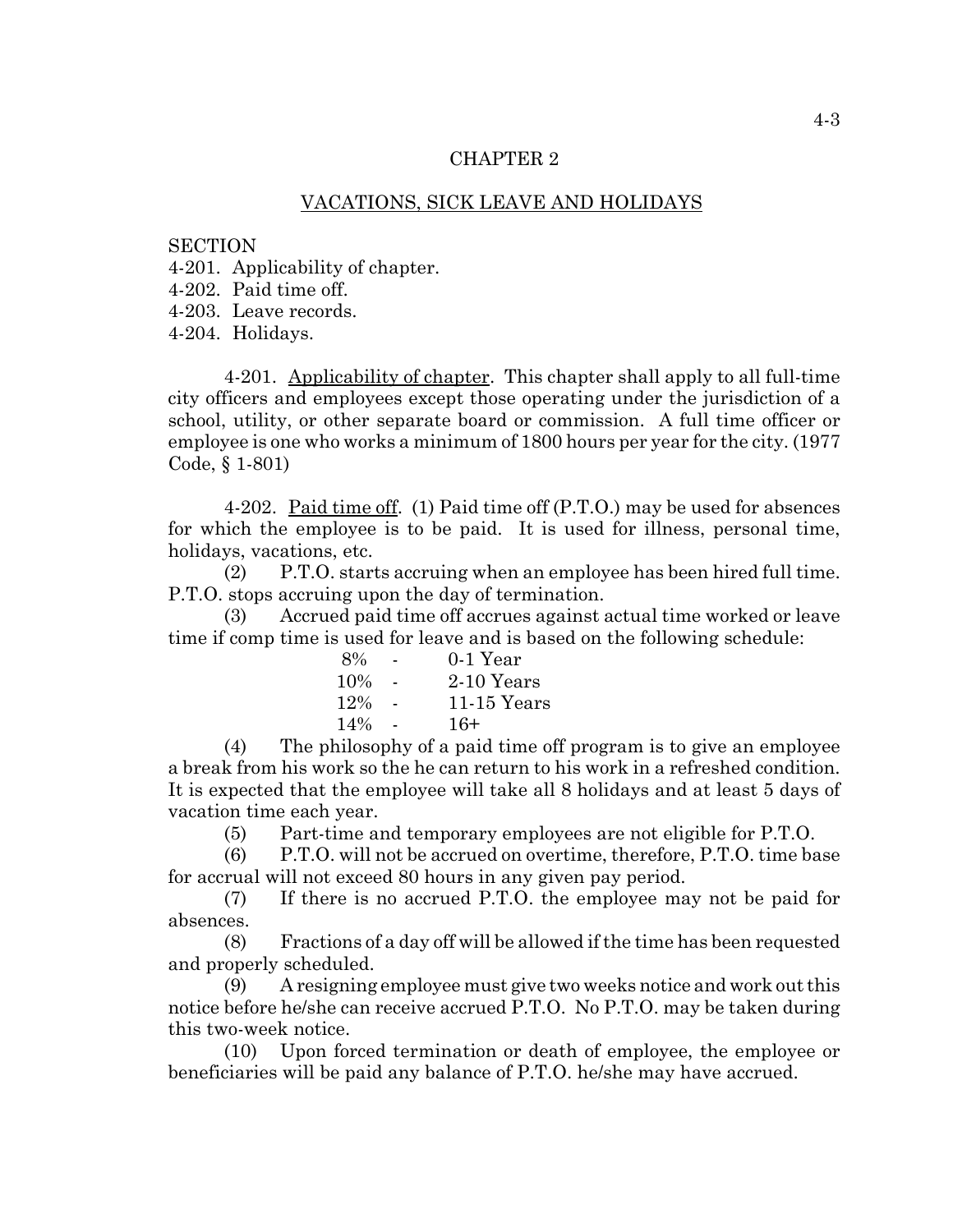4-203. Leave records. The city manager shall cause to be kept, for each officer and employee, a record currently up to date at all times showing credits earned and leave taken under this chapter. (1977 Code, § 1-804)

4-204. Holidays. Except and in addition to such other holidays as may be from time-to-time declared by the board of commissioners, the following days shall be official holidays for employees of the City of Collegedale:

| <b>Holiday Name</b> | <b>Holiday Date</b>                                                  |
|---------------------|----------------------------------------------------------------------|
| New Year's Day      | January 1st of each year                                             |
| Good Friday         | Friday before Easter of each year                                    |
| Memorial Day        | Last Monday in May of each year                                      |
| Independence Day    | July 4th of each year                                                |
| Labor Day           | First Monday in September of each<br>year                            |
| Thanksgiving        | Fourth Thursday in November of each<br>year and the following Friday |
| Christmas Day       | December 25th of each year                                           |
| Employee's birthday | Anniversary of employee's date of birth                              |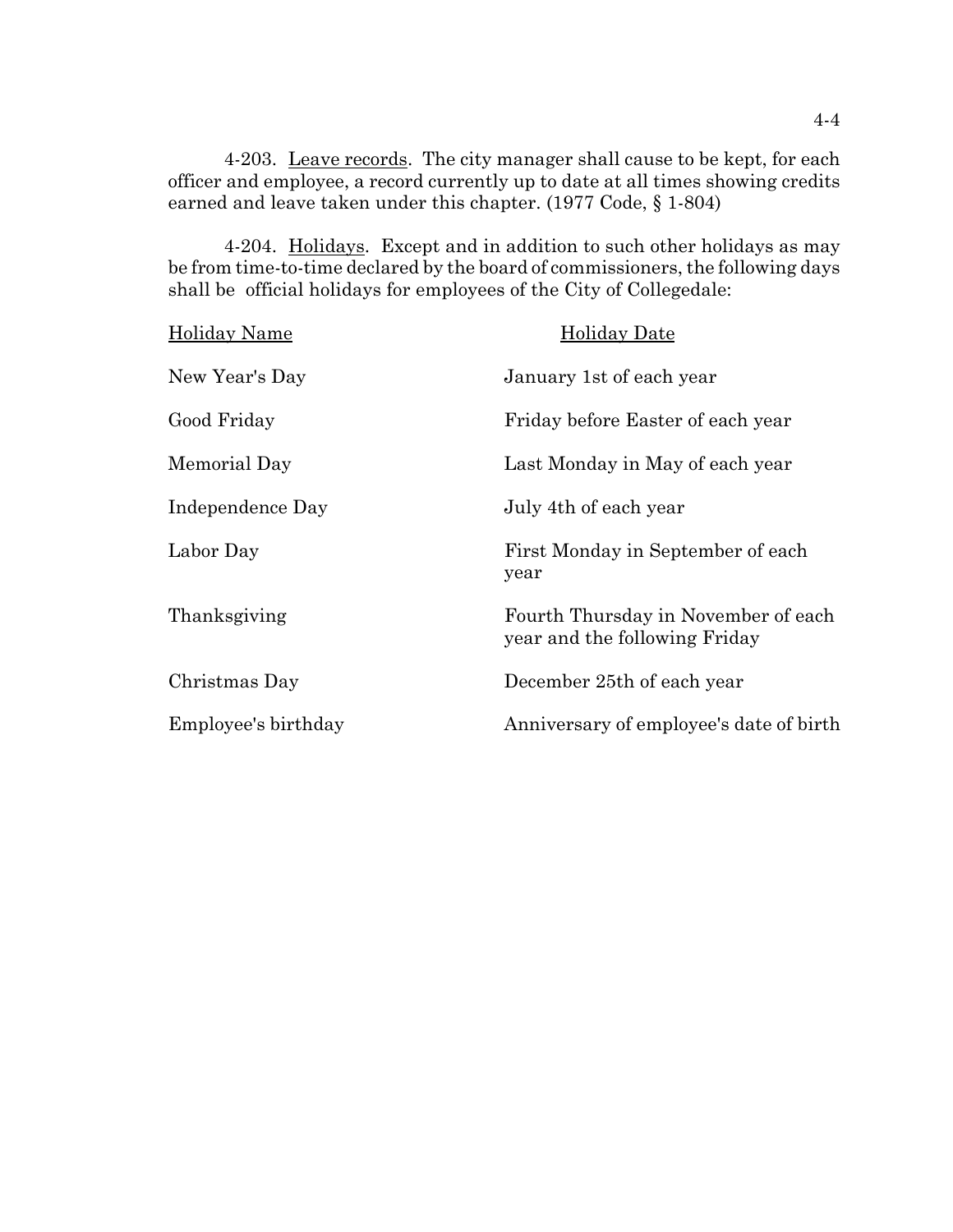## PERSONNEL REGULATIONS

### **SECTION**

- 4-301. Business dealings.
- 4-302. [Repealed.]
- 4-303. [Repealed.]
- 4-304. Political activity.
- 4-305. [Repealed.]
- 4-306. [Repealed.]
- 4-307. Strikes and unions.
- 4-308. Other rules and regulations.

4-301. Business dealings. Except for the receipt of such compensation as may be lawfully provided for the performance of his city duties, it shall be unlawful for any municipal officer or employee to be privately interested in, or to profit, directly or indirectly, from business dealings with the city. (1977 Code, § 1-901)

4-302. [Repealed.] (1977 Code, § 1-902, as repealed by Ord. #633, June 2006)

4-303. [Repealed.] (1977 Code, § 1-903, as repealed by Ord. #633, June 2006)

4-304. Political activity. City officers and employees may individually exercise their right to vote and, privately express their political views as citizens. However, no city officer or employee shall solicit political campaign contributions or engage in or actively participate in any city political campaign. These restrictions shall not apply to elective officials or law enforcement officers when they are not on city property, in uniform or on duty. (1977 Code,  $\S 1-904$ )

4-305. [Repealed.] (1977 Code, § 1-905, as repealed by Ord. #633, June 2006)

4-306. [Repealed.] (1977 Code, § 1-906, as repealed by Ord. #633, June 2006)

4-307. Strikes and unions. No city officer or employee shall participate in any strike against the city, nor shall he join, be a member of, or solicit any other city officer or employee to join any labor union which authorizes the use of strikes by government employees. (1977 Code, § 1-907)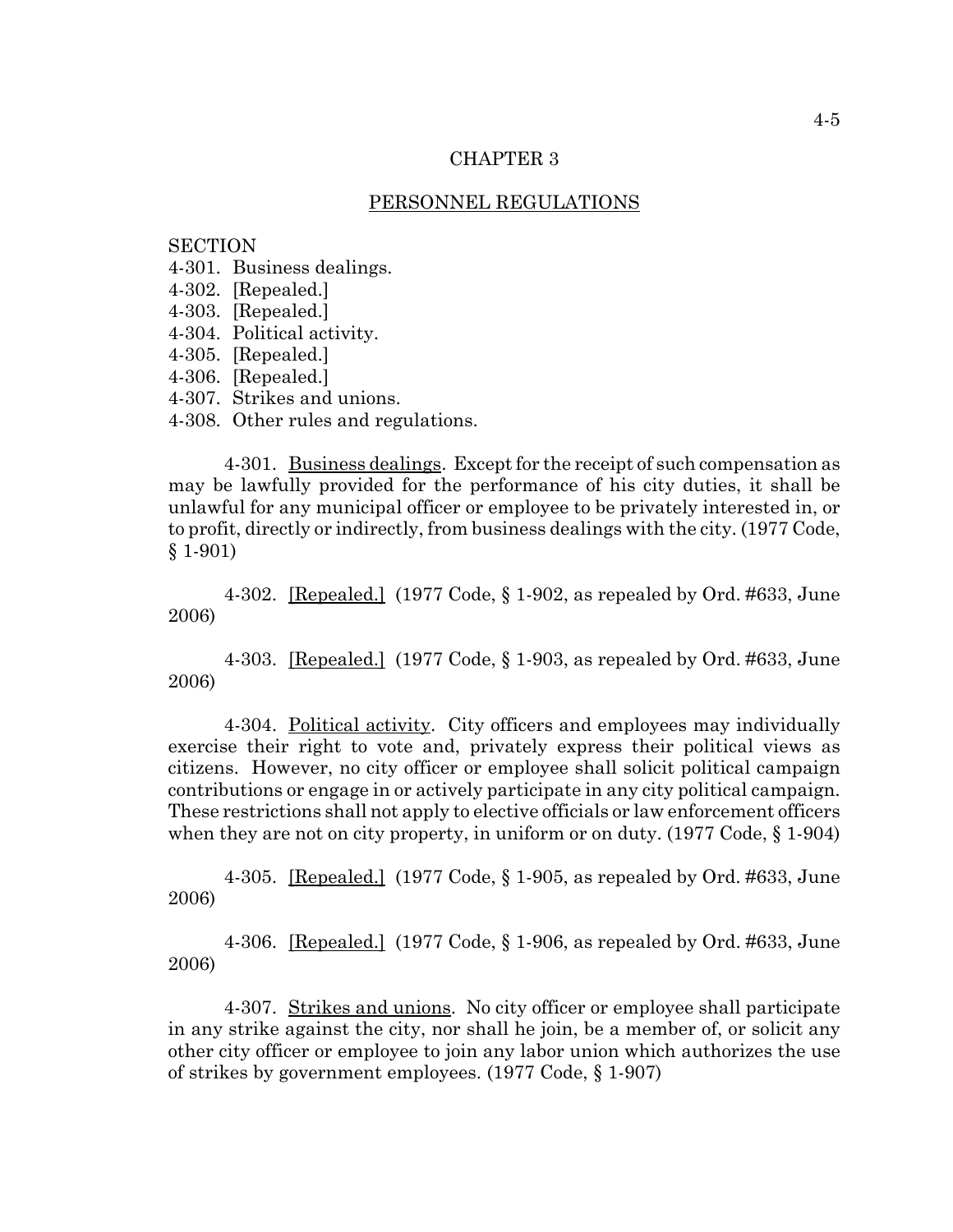4-308. Other rules and regulations. The board of commissioners may from time to time pass additional personnel rules and regulations which will be on file in the office of the recorder.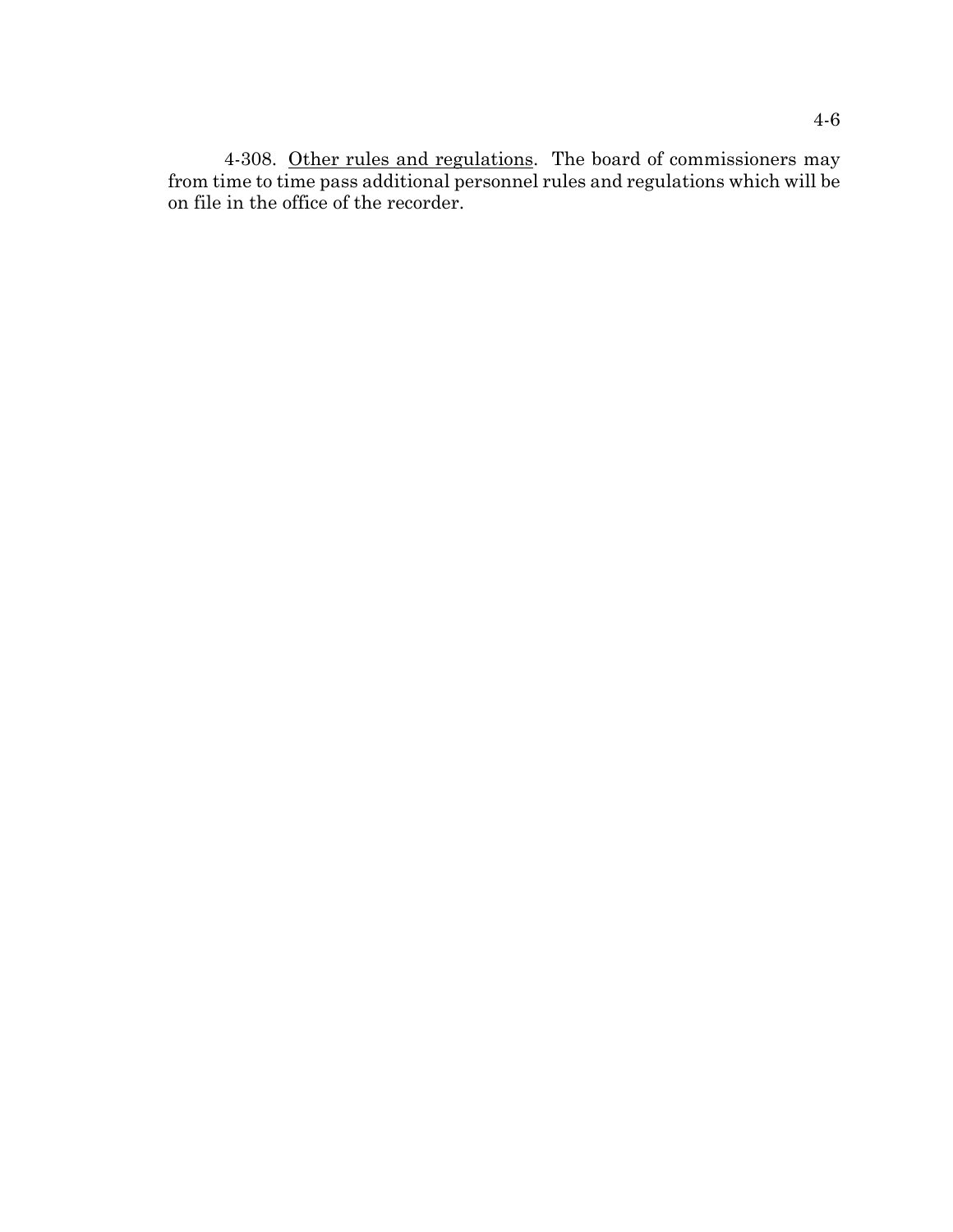# OCCUPATIONAL SAFETY AND HEALTH PROGRAM1

### **SECTION**

4-401. Establishment.

4-402. Program.

4-403. Coverage.

4-404. Standards authorized.

4-405. Variances from standards authorized.

4-406. Administration.

4-407. Funding the program.

4-401. Establishment. In compliance with Public Chapter 561 of The General Assembly of the State of Tennessee for the year 1972, the City of Collegedale hereby establishes the "Occupational Safety and Health Program" for its employees. (1977 Code, § 1-1001)

4-402. Program. There is hereby created a safety and health program for employes.

Title: This chapter shall provide authority for establishing and administrating the Occupational Safety and Health Program Plan for the employees of The City of Collegedale.

Purpose: The board of commissioners, in electing to update their established program plan will maintain an effective occupational safety and health program for its employees and shall:

(1) Provide a safe and healthful place and condition of employment that includes:

(a) Top management commitment and employee involvement;

(b) Continually analyze the worksite to identify all hazards and potential hazards.

(c) Develop and maintain methods for preventing or controlling existing or potential hazards; and

(d) Train managers, supervisors, and employees to understand and deal with worksite hazards.

(2) Acquire, maintain and require the use of safety equipment, personal protective equipment and devices reasonably necessary to protect employees.

(3) Make, keep, preserve, and make available to the Commissioner of Labor and Workforce Development of the State of Tennessee, his designated representatives, or persons within the Tennessee Department of Labor and Workforce Development to whom such responsibilities have been delegated,

<sup>&</sup>lt;sup>1</sup>See Appendix A for the plan of operation for the Occupational Safety and Health Program for the employees of the City of Collegedale.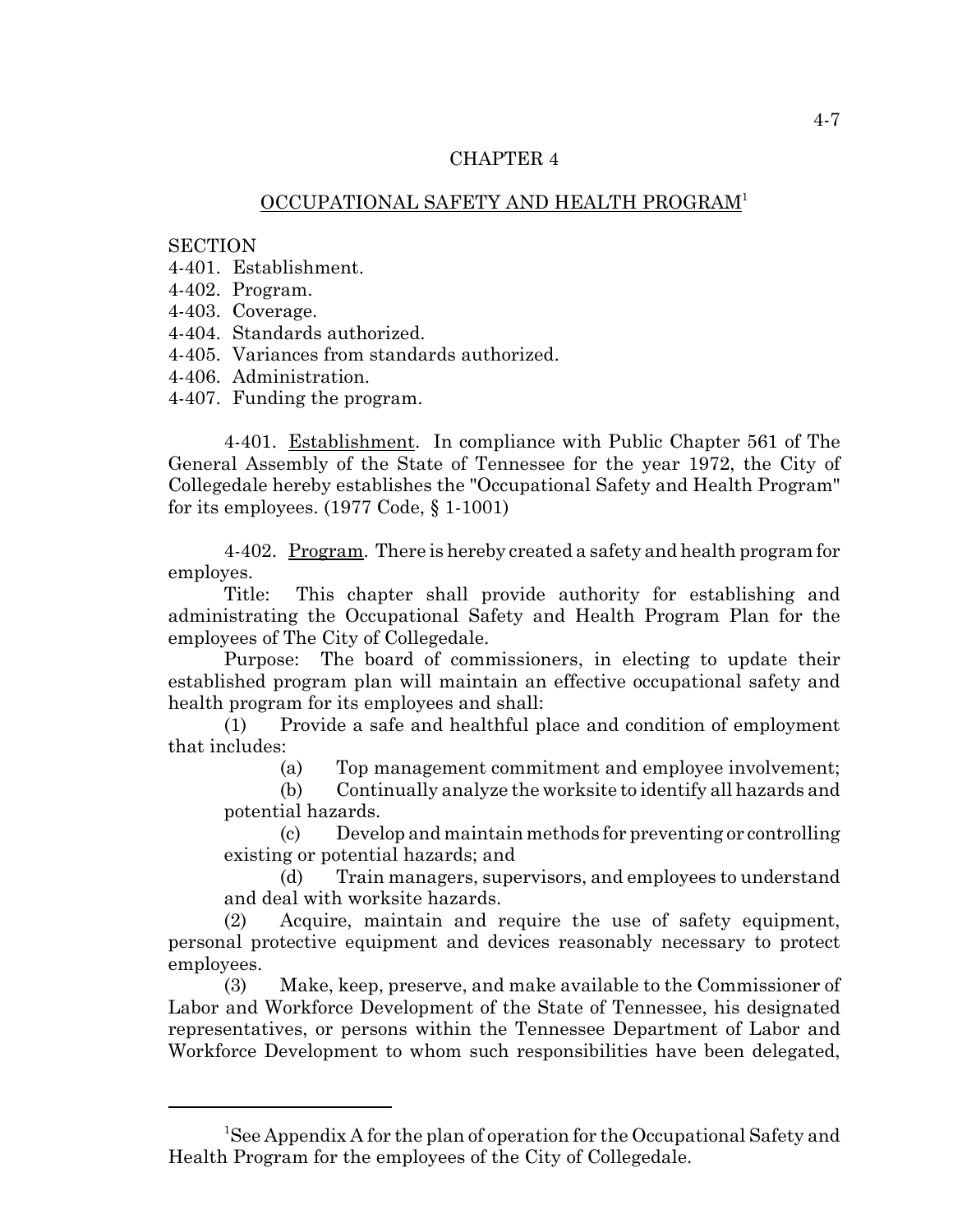adequate records of all occupational accidents and illnesses and personal injuries for proper evaluation and necessary corrective action as required.

(4) Consult with the State Commissioner of Labor and Workforce Development with regard to the adequacy of the form and content of records.

(5) Consult with the State Commissioner of Labor and Workforce Development, as appropriate, regarding safety and health problems which are considered to be unusual or peculiar and are such that they cannot be achieved under a standard promulgated by the state.

(6) Provide reasonable opportunity for the participation of employees in the effectuation of the objectives of this program, including the opportunity to make anonymous complaints concerning conditions of practices injurious to employee safety and health.

(7) Provide for education and training of personnel for the fair and efficient administration of occupational safety and health standards, and provide for education and notification of all employees of the existence of this program. (1977 Code, § 1-1002, as replaced by Ord. #584, Aug. 2003, and further replaced by Ord. #633, June 2006)

4-403. Coverage. The provisions of the Occupational Safety and Health Program Plan for the employees of the City of Collegedale shall apply to all employees of each administrative department, commission, board, division, or other agency of the city whether part-time or full-time, seasonal or permanent. (1977 Code, § 1-1002, as replaced by Ord. #584, Aug. 2003, and further replaced by Ord. #633, June 2006)

4-404. Standards authorized. The occupational safety and health standards adopted by the board of commissioners are the same as, but not limited to, the State of Tennessee Occupational Safety and Health Standards promulgated, or which may be promulgated, in accordance with Section 6 of the Tennessee Occupational Safety and Health Act of 1972.<sup>1</sup> (as added by Ord. #584, Aug. 2003, and replaced by Ord. #633, June 2006)

4-405. Variances from standards authorized. The director may, upon written application to the Commissioner of Labor and Workforce Development of the State of Tennessee, request an order granting a temporary variance from any approved standards. Applications for variances shall be in accordance with Rules of Tennessee Department of Labor and Workforce Development, Occupational Safety, Chapter 0800-1-2, as authorized by Tennessee Code Annotated, title 50. Prior to requesting such temporary variance, the director shall notify or serve notice to employees, their designated representatives, or

<sup>1</sup> State law reference

Tennessee Code Annotated, title 50, chapter 3.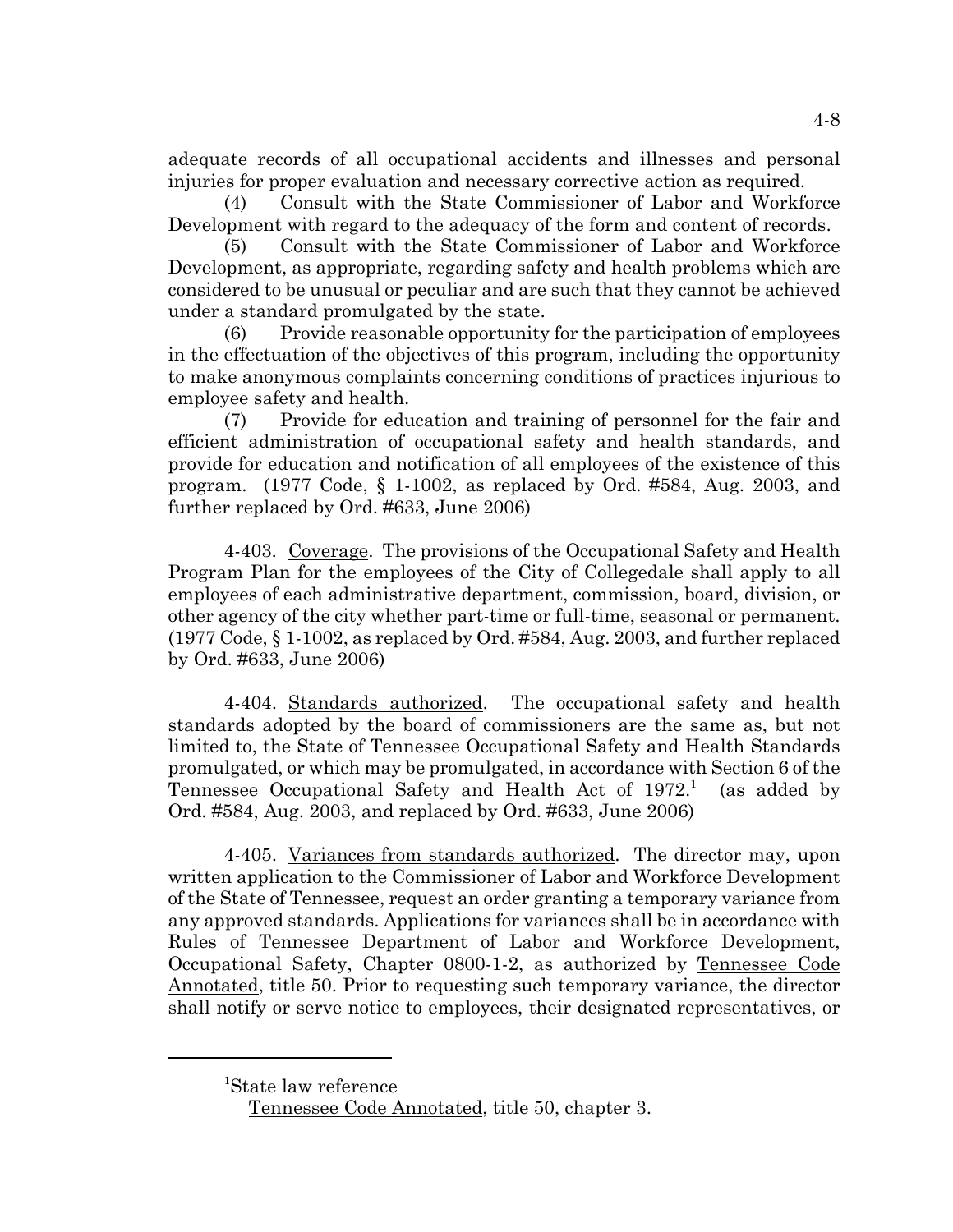interested parties and present them with an opportunity for a hearing. The posting of notice on the main bulletin board as designated by the director shall be deemed sufficient notice to employees. (as added by Ord. #584, Aug. 2003, and replaced by Ord. #633, June 2006)

4-406. Administration. For the purposes of this chapter, building official is designated as the director of occupational safety and health to perform duties and to exercise powers assigned so as to plan, develop, and administer a plan. The director shall develop a plan of operation for the program and said plan shall become a part of this chapter when it satisfies all applicable sections of the Tennessee Occupational Safety and Health Act of 1972 and Part IV of the Tennessee Occupational Safety and Health Plan. (as added by Ord. #584, Aug. 2003, and replaced by Ord. #633, June 2006)

4-407. Funding the program. Sufficient funds for administering and staffing the program pursuant to this chapter shall be made available as authorized by the board of commissioners. (as added by Ord. #584, Aug. 2003, and replaced by Ord. #633, June 2006)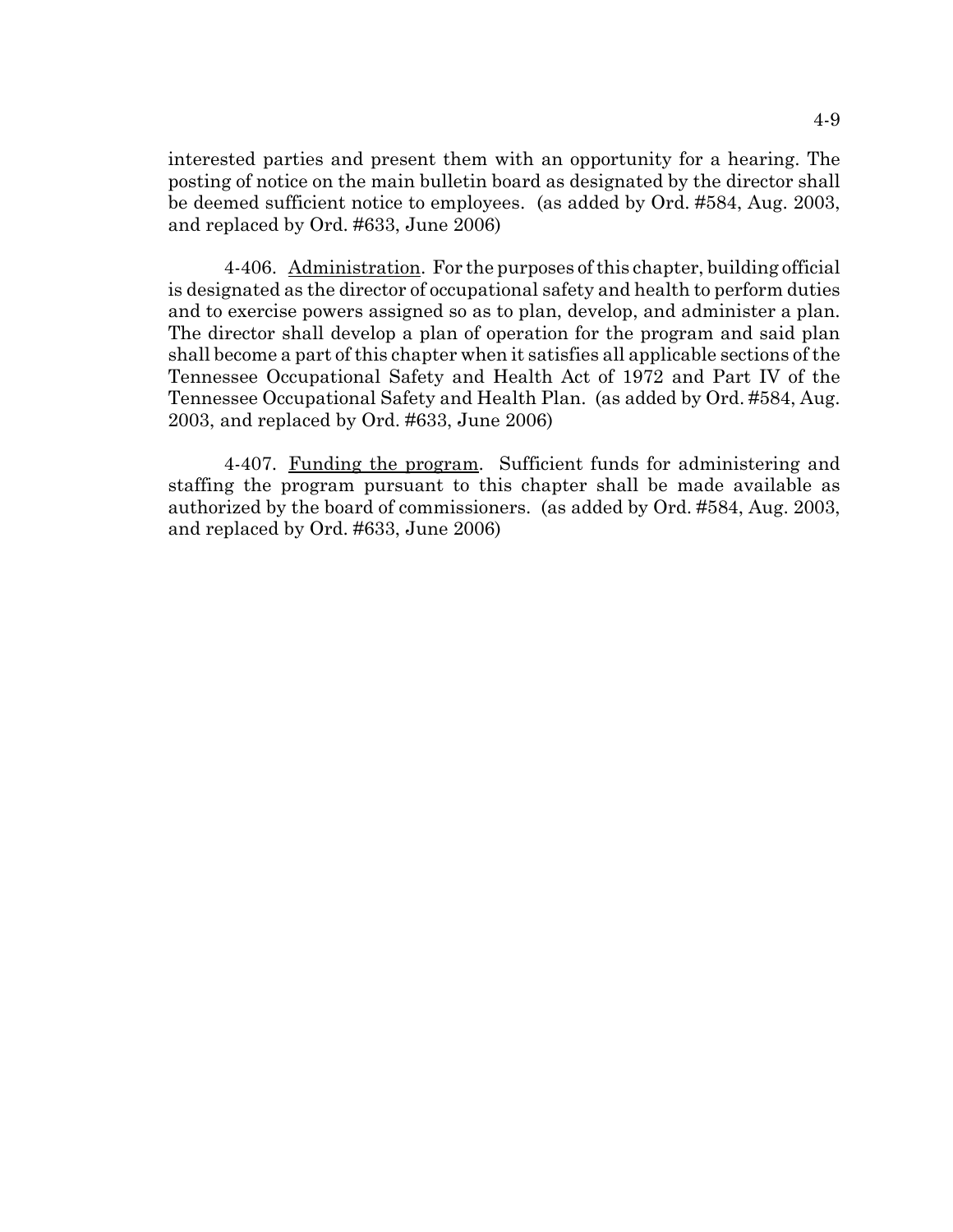# TRAVEL REIMBURSEMENT REGULATIONS

### **SECTION**

- 4-501. Enforcement.
- 4-502. Travel policy.
- 4-503. Travel reimbursement rate schedules.

4-504. Administrative procedures.

4-501. Enforcement. The chief administrative officer (CAO) of the city or his or her designee shall be responsible for the enforcement of these regulations. (Ord. #305, Aug. 1993)

4-502. Travel policy. (1) In the interpretation and application of this chapter, the term "traveler" or "authorized travel" means any elected or appointed municipal officer or employee, including members of municipal boards and committees appointed by the mayor or the municipal governing body, and the employees of such boards and committees who are traveling on official municipal business and whose travel was authorized in accordance with this chapter. "Authorized traveler" shall not include the spouse, children, other relatives, friends, or companions accompanying the authorized traveler on city business, unless the person(s) otherwise qualifies as an authorized traveler under this chapter.

(2) Authorized travelers are entitled to reimbursement of certain expenditures incurred while traveling on official business for the city. Reimbursable expenses shall include expenses for transportation; lodging; meals; registration fees for conferences, conventions, and seminars; and other actual and necessary expenses related to official business as determined by the CAO. Under certain conditions, entertainment expenses may be eligible for reimbursement.

(3) Authorized travelers can request either a travel advance for the projected cost of authorized travel, or advance billing directly to the city for registration fees, air fares, meals, lodging, conferences, and similar expenses.

(4) Travel advances are available only for special travel and only after completion and approval of the travel authorization form.

(5) The travel expense reimbursement form will be used to document all expense claims.

(6) To qualify for reimbursement, travel expenses must be:

(a) directly related to the conduct of the city business for which travel was authorized, and

(b) actual, reasonable, and necessary under the circumstances. The CAO may make exceptions for unusual circumstances. Expenses considered excessive won't be allowed.